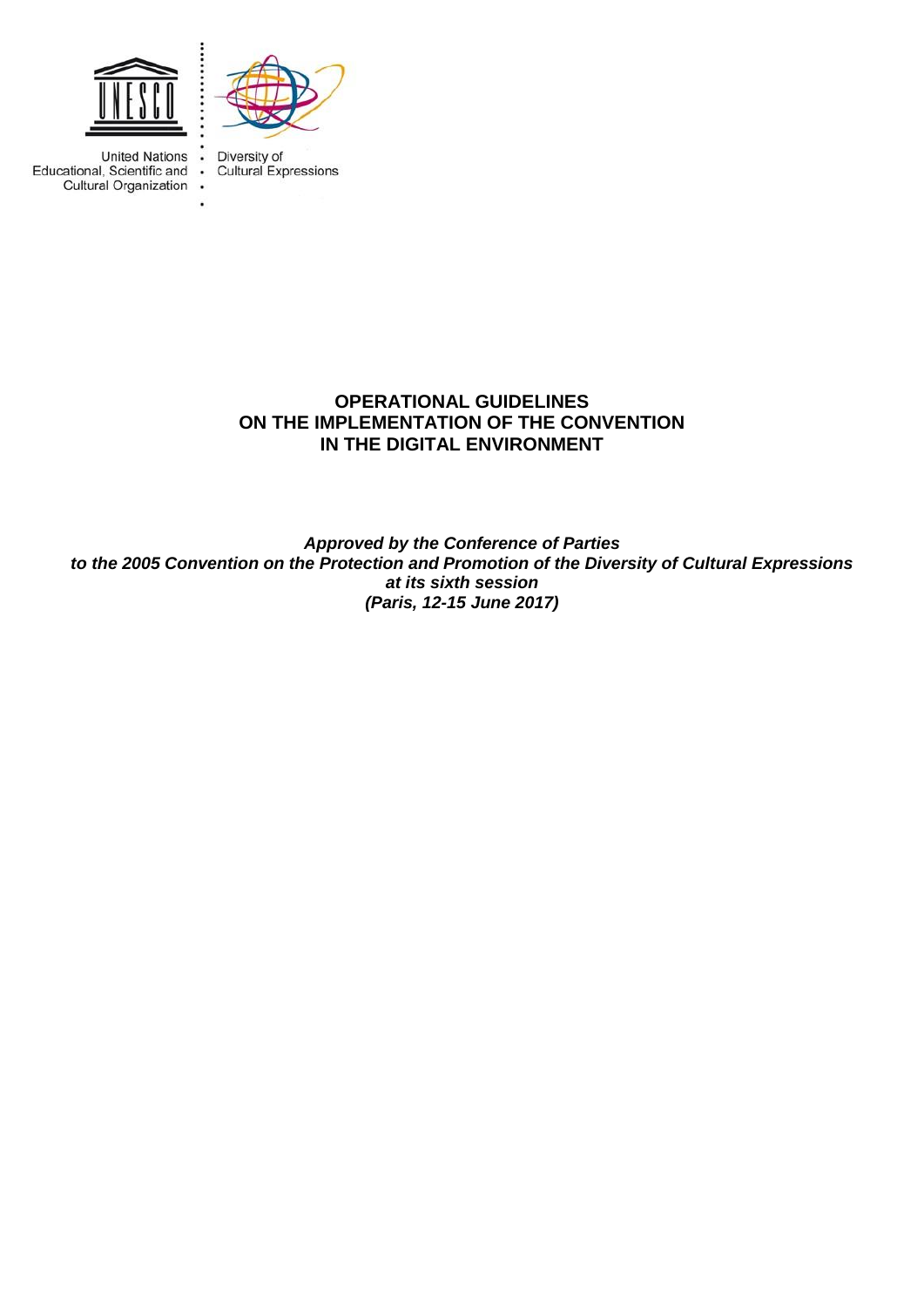## **Operational guidelines on the implementation of the Convention in the digital environment**

# **General considerations**

- 1. These guidelines provide a strategic framework for understanding, interpreting and implementing the Convention on the Protection and Promotion of the Diversity of Cultural Expressions in a digital environment where cultural goods and services are created, produced, distributed, disseminated, consumed and/or stored electronically. These goods and services transmit cultural expressions through, for example, a computer program, a network, a text, a video, an image or an audio recording and are distributed through constantly evolving digitally-encoded platforms.
- 2. The distinctive nature of cultural activities, goods and services as vehicles of identity, values and meaning does not change in the digital environment. Consequently, the recognition of the dual nature of cultural goods and services (cultural and economic) is also applicable to cultural expressions in the digital environment or those produced with digital tools.
- 3. Protecting and promoting human rights and the freedom of creation, expression, information and communication in the digital environment means supporting the principles of Internet universality that promote a Human Rights-based open Internet, which is accessible to all and characterized by multi-stakeholder participation.
- 4. There are significant differences in the rate at which digital technologies are adopted and accessed around the world. The resulting digital divide exists between and within countries and between women and men as well as urban and rural areas, in both developed and developing countries. This has an impact on the way in which cultural goods and services are created, produced, distributed and accessed in the digital environment.
- 5. The accelerated expansion of social networks and user generated content (UGC), the explosion of data, the complexity of distribution models, and the proliferation of connected multimedia devices in the hands of the users have had a huge impact on the creative sector in all parts of the world. Technological changes have also led to the emergence of new players and new logics, and will continue to provide new challenges and opportunities to promote the diversity of cultural expressions and, in particular, to design relevant public policies.
- 6. Recalling that technological neutrality is affirmed as a principle in the Convention, these guidelines shall be interpreted and applied in relation to the Convention as a whole, thus promoting a transversal approach to the diversity of cultural expressions in the digital environment. They complement all relevant provisions of the Convention and existing guidelines that refer to digital issues and new information and communication technologies.
- 7. All stakeholders are encouraged to respect and promote the Convention and these guidelines, which are interlinked with the United Nations Sustainable Development Goals (Agenda 2030) and the United Nations Guiding Principles on businesses and human rights, as well as international human rights instruments and principles. These guidelines primarily address public authorities. Non-governmental organizations, cultural and creative industries from the public and private sectors, including global digital platforms, Internet service providers (ISP) and other actors in the digital environment, are also encouraged to follow them.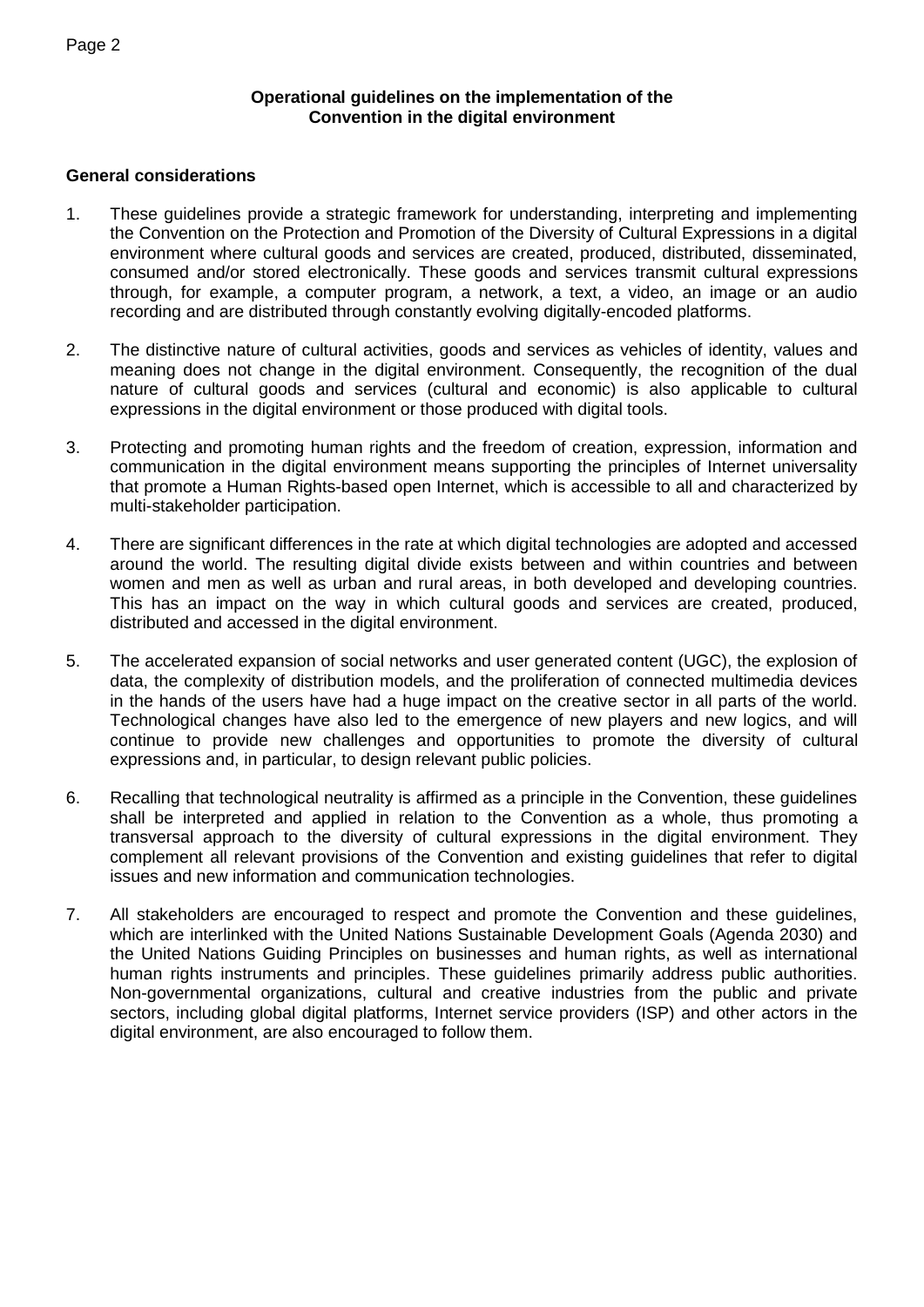# **Guiding Principles**

- 8. Complementing the goals and principles set out in Articles 1 and 2 of the Convention, these guidelines aim to:
	- 8.1 reaffirm the Convention's principle of technological neutrality;
	- 8.2 reaffirm the recognition of the dual nature (cultural and economic) of cultural goods and services, whatever the means and technologies used;
	- 8.3 encourage the use of digital tools and provide for digital competencies through education programmes;
	- 8.4 reaffirm the Parties' sovereign right to formulate, to adopt and to implement policies and measures for the protection and promotion of the diversity of cultural expressions in the digital environment;
	- 8.5 safeguard, following the principle of Internet neutrality, equal and non-discriminatory treatment of data traffic in the provision of Internet access services and related end-users' rights (in order to prevent data traffic management practices which block or slow down specific applications that could affect the circulation of local cultural goods and services);
	- 8.6 promote equitable access and balance in the flow of cultural goods and services in the digital environment, in particular through the application of preferential treatment provisions for works created or produced by artists and cultural professionals, enterprises and independent organizations from developing countries;
	- 8.7 recognize the complementarity of economic, educational, and cultural aspects of sustainable development in national digital strategies as well as within international assistance programmes that support digital programmes and projects;
	- 8.8 promote international cooperation for development to enable greater and more affordable access to digital technologies, to develop related skills and competencies and to support mechanisms that are required for the emergence of dynamic cultural and creative industries in the digital environment;
	- 8.9 promote respect for fundamental freedoms of expression, information and communication and for privacy and other human rights as pre-requisites for the creation, distribution and access to diverse cultural expressions. This includes promoting artistic freedom as a corollary to freedom of expression, the social and economic rights of authors and artists working in the digital environment and the connectivity of all partners with partners of their choice;
	- 8.10 promote respect for human rights in the digital environment, including gender equality and the empowerment of women and girls through support for their participation in the cultural and creative industries as creators, producers and consumers of cultural expressions in the digital environment;
	- 8.11 affirm that the same rights that people have offline must also be protected online, in particular freedom of expression, which is applicable regardless of frontiers and through any media of one's choice, in accordance with Articles 19 of the Universal Declaration of Human Rights and the International Covenant on Civil and Political Rights.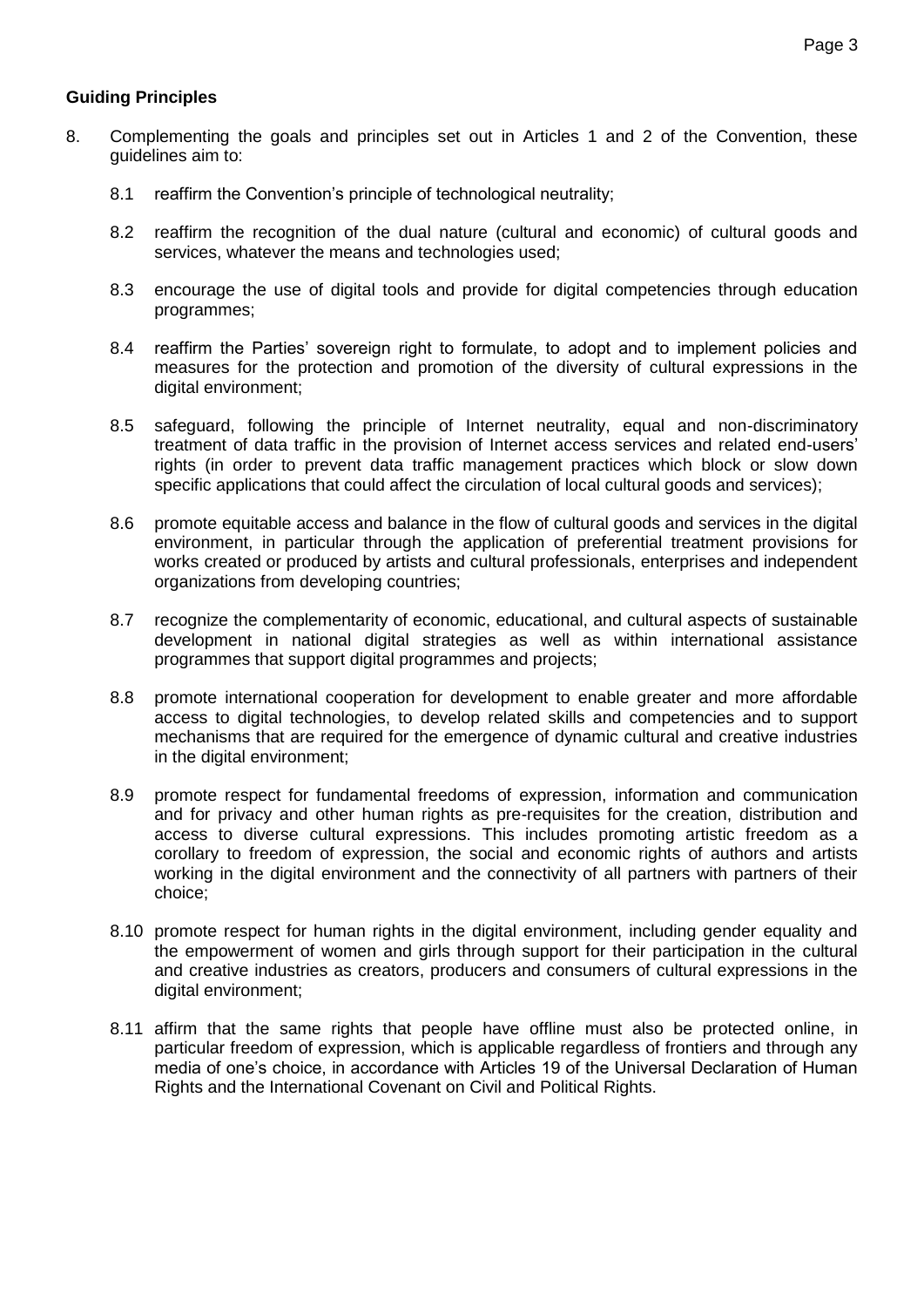#### Page 4

# **Parties strengthen systems of governance for culture in the digital environment**

- 9. Pursuant to Articles 5, 6, and 7 of the Convention and to these guidelines, Parties shall aim to adopt or update existing policies and measures to protect and promote the diversity of cultural expressions in the digital environment paying due attention to the special circumstances and needs of women as well as various social groups.
- 10. These policies and measures shall aim to address all areas creation, production, distribution, dissemination, access and enjoyment - taking into account the profound changes to the value chain and the arrival of new actors.
- 11. Parties are invited to update their legislative and regulatory frameworks for public service, private and community media as well as independent media organizations to promote the diversity of cultural expressions and the diversity of media in the digital environment, taking into account the increasing convergence of operations across the value chain.
- 12. Parties are encouraged to strengthen the level of digital competencies of the cultural sector and the general public, and to promote know-how and skills needed to fully participate in the ongoing changes to the creation, production, distribution, dissemination and access to diverse cultural expressions in the digital environment.
- 13. Parties are encouraged to establish interministerial groups on digital issues that would bring together representatives of relevant ministries and institutions (including those responsible for culture, research, trade, industry, telecommunications and education), and involve the Convention's contact point and civil society representatives in their work.
- 14. At the stage of **creation**, Parties shall aim to support new forms of creativity in the digital environment, including artistic practices that are interactive and occur in real-time. This may include national, regional or local policies and programmes and funding schemes that:
	- 14.1 provide direct support to artists and other cultural professionals working with digital tools;
	- 14.2 contribute to creation and to the fair remuneration of creators and performers;
	- 14.3 establish new training programmes and education curricula for artists and other cultural professionals in the use of digital technologies to deepen their knowledge and skills for improved participation in a digital environment;
	- 14.4 provide spaces dedicated to digital creativity and innovation that enable artistic experimentation and collaboration such as incubators and laboratories, artist residences and centres that promote international cooperation through networking activities;
	- 14.5 promote cooperation among artists, educational and cultural professionals working in the cultural and creative industries, with actors in the digital environment, including designers, programmers, engineers and scientists;
	- 14.6 recognize and value the work of creators in the digital environment, by promoting:
		- fair and equitable remuneration for artists and cultural professionals;
		- transparency in the distribution of income between digital distributors, Internet service providers (ISP) and rights holders as well as among rights holders;
		- access to necessary bandwidth;
		- respect for and protection of intellectual property rights, allowing for collective management, if applicable, and for collective bargaining of digital rights; and
		- electronic legal deposit systems to document and archive their works.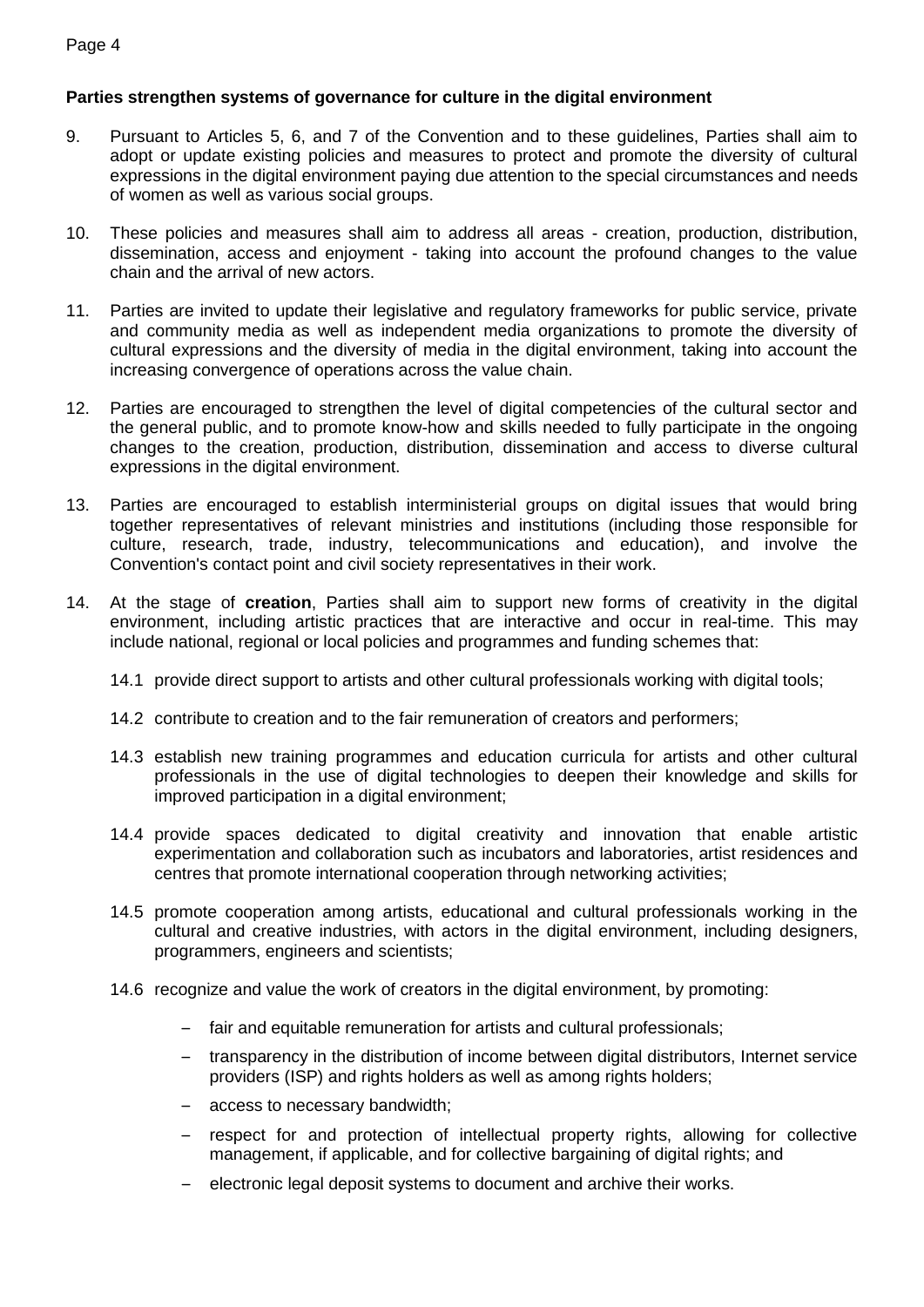- 15. At the stage of **production**, Parties shall aim to support the modernization of the cultural and creative industries. Measures relating to the production of cultural expressions in the digital environment should aim to:
	- 15.1 promote digitization and the incorporation of technological tools into the cultural and creative industries' production processes, in particular among micro, small and medium-sized enterprises and civil society organizations;
	- 15.2 provide support to cultural entrepreneurs, civil society organizations, local production companies or incubators wishing to expand their activities in the digital environment;
	- 15.3 promote new forms of financing for cultural and creative industries in the digital environment and encourage new types of partnerships between the public and private sectors in the digital environment;
	- 15.4 recognize the role played by artists using digital technologies in research and development, which is a benefit to society and produces new and different communication tools.
- 16. At the stage of **distribution/dissemination**, Parties shall aim to support and provide opportunities for works to be distributed in the digital environment as well as promote and consolidate the development of emerging and local digital markets. Measures at this stage of the value chain should aim to:
	- 16.1 encourage the diversity of digital media, including the multiplicity of digital distributors of cultural goods and services and digital actors (online platforms, Internet service providers (ISP), search engines, social networks), while also ensuring visibility and discoverability of national and local cultural content;
	- 16.2 promote dialogue between private operators and public authorities in order to encourage greater transparency in the collection and use of data that generates algorithms, and encourage the creation of algorithms that ensure a greater diversity of cultural expressions in the digital environment and promote the presence and availability of local cultural works;
	- 16.3 work toward the standardization and interoperability of electronic communications networks and services, of formats, protocols, software, interfaces and metadata in order to achieve diverse digital environments for the distribution of cultural goods and services;
	- 16.4 adapt and modernize online transaction mechanisms and processes in order to facilitate and secure e-commerce;
	- 16.5 encourage fair, transparent, sustainable and ethical trade in the exchange of cultural goods and services in the digital environment, in particular with developing countries;
	- 16.6 develop the legal framework for online distribution of cultural goods and services such as ratification of relevant international copyright and related rights treaties, contractual arrangements and measures to protect against piracy and the illicit trafficking of cultural goods online;
	- 16.7 promote cooperation between online platforms (video, audio and other aggregators) and the rights holders of these goods and services (including licensing agreements and deployment of technical tools) in order to improve the online distribution of cultural goods and services and to better find the content being disseminated.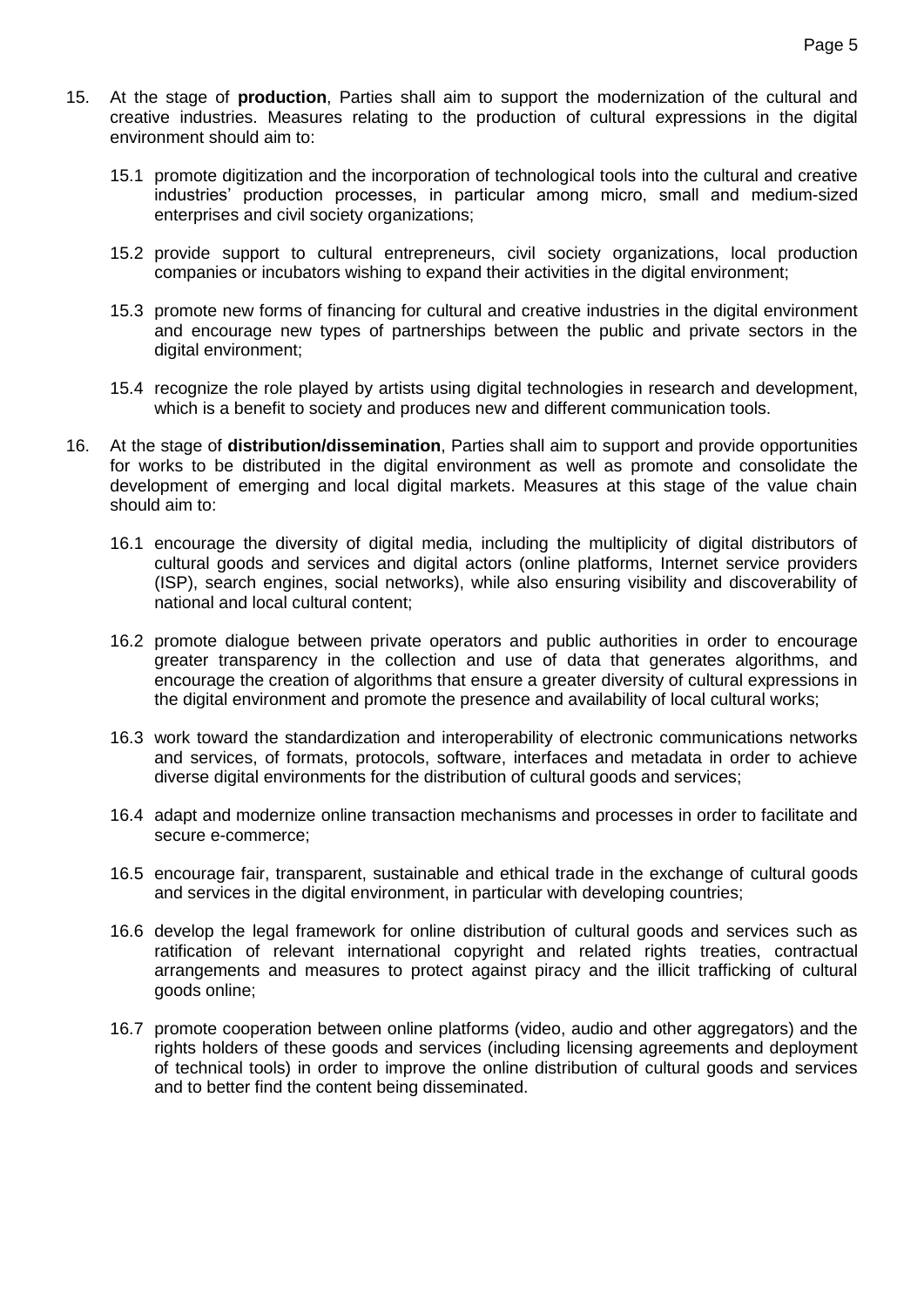## Page 6

- 17. At the stage of **access**, Parties shall aim to ensure the free and permanent access to diverse cultural expressions as well as to increase participation in cultural life in the digital environment. This includes measures which aim to ensure continuous access to digital technologies, know-how and diverse cultural goods and services and should aim to:
	- 17.1 introduce greater transparency and readability of indexing and content referencing modes in order to ensure that the digital mechanisms (recommendation algorithms) determining the content available to the users provide a wide range of diverse cultural expressions in the digital environment;
	- 17.2 invest in, develop and strengthen telecommunications infrastructures to improve access to diverse cultural expressions in the digital environment;
	- 17.3 encourage the implementation of digital preservation measures and the development of infrastructure to ensure universal and continuous access to cultural content, despite the constant and rapid evolution of the digital environment;
	- 17.4 support linguistic diversity and translation interfaces in the digital environment;
	- 17.5 encourage public cultural institutions to provide online access to diverse cultural expressions;
	- 17.6 supply the necessary digital equipment to public institutions such as schools, libraries and cultural centres;
	- 17.7 set up programmes for digital literacy, public education and awareness on using the Internet and on mastering digital tools;
	- 17.8 encourage legislative measures that allow for the fair remuneration of rights holders.

#### **Rebalancing the flow of cultural goods and services**

- 18. In the context of international solidarity and cooperation, Parties shall aim to introduce preferential treatment provisions to facilitate more balanced flows of cultural goods and services from developing countries in the digital environment, pursuant to Article 16 of the Convention. Parties may:
	- 18.1 improve the distribution of cultural goods and services in the digital environment produced by artists and cultural professionals, enterprises and independent organizations from developing countries, including through artistic and cultural collaboration, co-production and codistribution agreements;
	- 18.2 take into account the provisions of international trade agreements they have concluded and will conclude, and their respective mechanisms with a view to offering preferential treatment in favour of cultural goods and services from developing countries in the digital environment.
- 19. Consistent with their obligations in Article 21 of the Convention to promote the objectives and principles of the Convention in other international fora, and in order to foster an integrated approach in the areas of culture, trade and investment in the digital environment, Parties are encouraged to promote:
	- 19.1 complementarity and coherency among the various legal instruments addressing the diversity of cultural expressions in the digital environment;
	- 19.2 transparency in bilateral, regional or multilateral negotiations having an impact on cultural goods and services in the digital environment;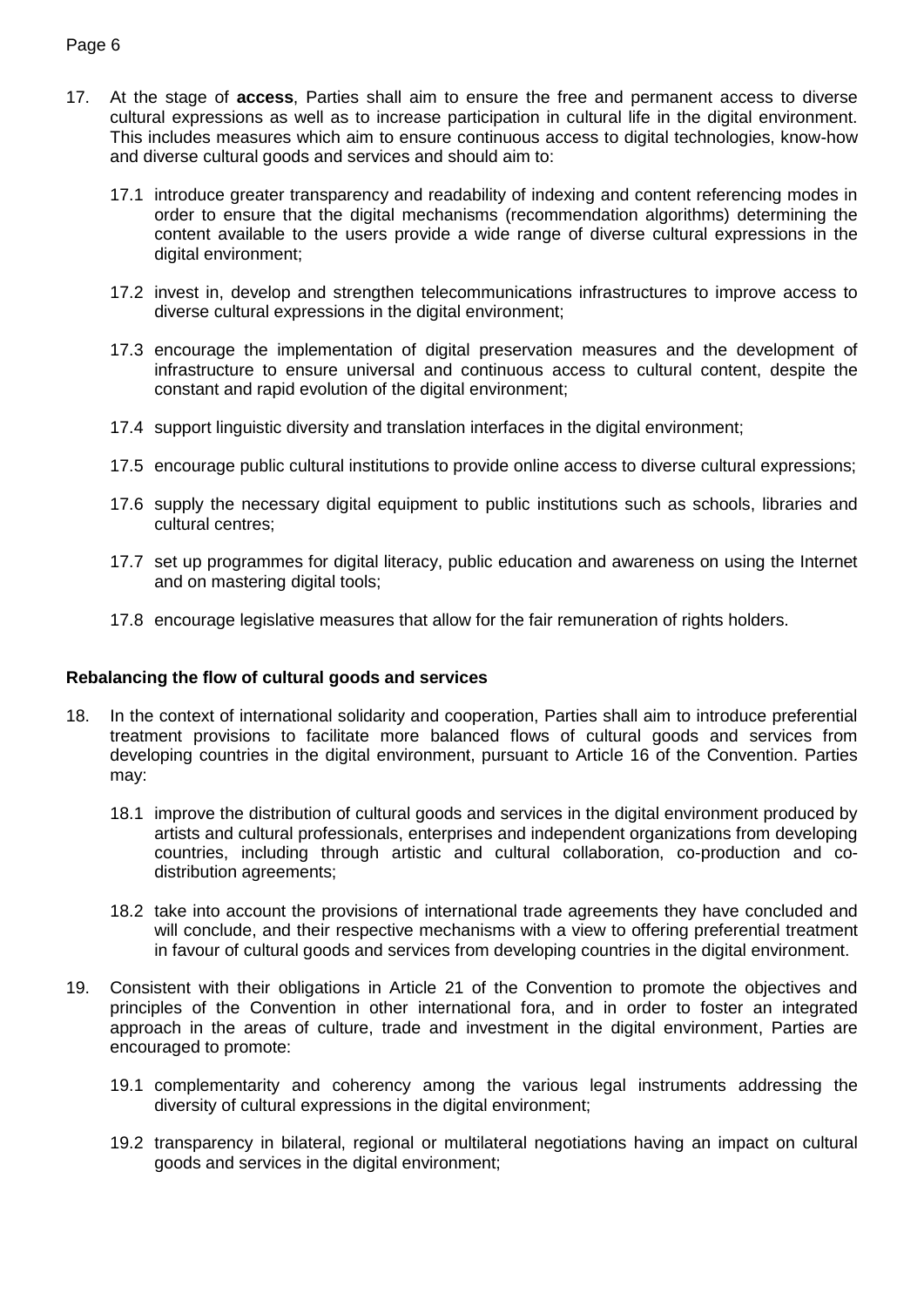- 19.3 close coordination between national authorities responsible for culture and trade, as well as other relevant public authorities and bodies and civil society representatives;
- 19.4 the consideration of introducing cultural clauses in international bilateral, regional or multilateral agreements, namely provisions that take into account the dual nature of cultural goods and services, including preferential treatment clauses, with particular attention to the status of e-commerce that shall recognize the specificity of cultural goods and services;
- 19.5 the incorporation of explicit references to the Convention and these guidelines on the digital environment in trade and investment agreements, as well as provisions that enable their implementation, including the preservation of the capacity to design new public policies when necessary.

#### **Integration of culture in sustainable development frameworks**

- 20. In the context of the United Nations 2030 Agenda for Sustainable Development and its Sustainable Development Goals (SDGs) and pursuant to Articles 13 and 14 of the Convention, Parties may elaborate national development policies and international assistance programmes that recognize the importance of cultural aspects and the complementarity of the economic, social and environmental dimensions of sustainable development in the digital environment.
- 21. Parties shall integrate culture into their information and communication technologies (ICTs) plans and digital strategies, by including references to the Convention and to its aims and principles.
- 22. Parties shall support, at the national and international levels, capacity-building activities, the transfer of know-how and sustainable technologies (hardware and software), as well as the development of infrastructure.
- 23. At the *national* level, measures should aim to:
	- 23.1 raise awareness and promote the consumption of local cultural content and, as a result, foster the development of viable cultural and creative industries in the digital environment at the local, regional and national levels;
	- 23.2 assess specific technological needs in order to promote geographical equity in the distribution of cultural resources as well as equitable access to those resources for various individual and social groups, as foreseen in Article 7 of the Convention;
	- 23.3 encourage inter-ministerial collaboration to integrate culture into the programmes of other ministries working on digital matters;
	- 23.4 reinforce and improve development policies in the digital environment in other sectors such as education, public health, security, research and urban planning.
- 24. At the *international* level, measures should aim to support developing countries by:
	- 24.1 updating cultural cooperation agreements so that they take into account the impact of digital technologies, particularly in the implementation of co-production and co-distribution agreements;
	- 24.2 developing new forms of cooperation that facilitate the co-production and co-distribution of networked artistic works, regardless of distances between creators;
	- 24.3 prioritizing bottom-up cultural cooperation initiatives involving local actors, over top-down initiatives which, for example, are restricted to simple donations in kind (of equipment, software, content and connectivity);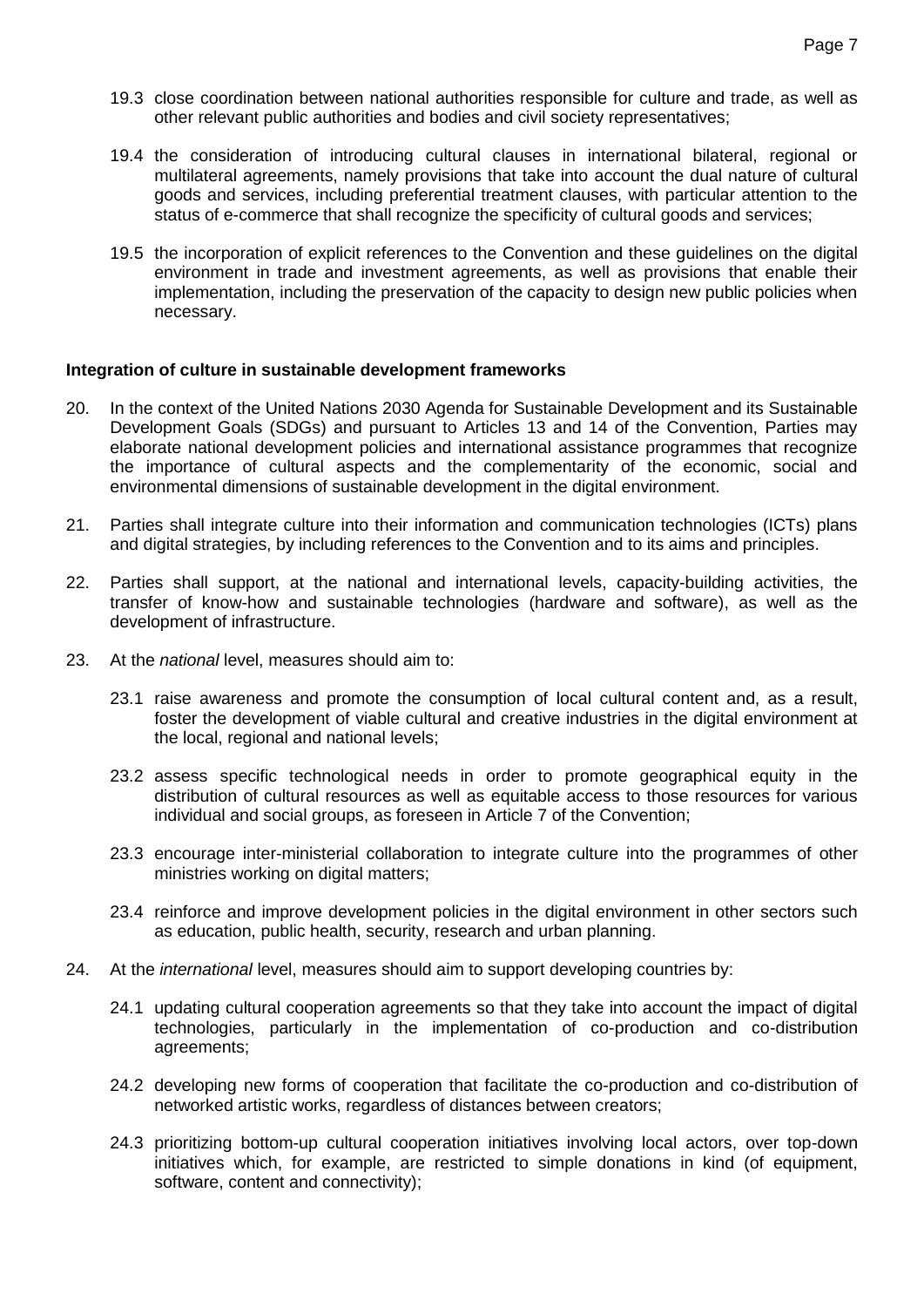- 24.4 ensuring equitable access to resources and cultural content in the digital environment through educational and public awareness activities on the uses of the Internet and digital tools;
- 24.5 supporting projects linked to the implementation of the Convention in the digital environment, particularly through regular voluntary contributions to the International Fund for Cultural Diversity (IFCD).

## **Role of civil society**

- 25. Pursuant to Article 11 of the Convention and its Guidelines, partnering with civil society organizations is essential in the digital environment by contributing to monitoring the evolution of the digital world, and may take the form of:
	- 25.1 initiatives to raise awareness of the potential of the digital environment through the use of digital technologies (such as social networks, mobile applications, online discussion platforms), the organization of events and the creation of communication tools (such as shared-work platforms, real-time interactive exchange platforms, blogs, electronic information bulletins);
	- 25.2 efforts to consult actors in the cultural sector on digital matters, and to share the results with the Convention's governing bodies through the submission of written documents (information documents) and oral contributions to the Conference of Parties and the Intergovernmental Committee;
	- 25.3 active contribution to the preparation of the Parties' quadrennial periodic reports, by providing relevant information on the opportunities and challenges for artists and other cultural professionals and practitioners arising from digital technologies;
	- 25.4 collaboration between civil society representatives, including artists and cultural professionals, academics, researchers and experts, to provide input for reflection within other international organizations and to directly or indirectly focus on issues relating to the diversity of cultural expressions in a digital environment.

## **Gathering and sharing of information and good practices**

- 26. When implementing Articles 9 and 19 of the Convention, Parties shall:
	- 26.1 systematically include information in their quadrennial periodic reports on policies to address the opportunities and challenges linked to the protection and promotion of the diversity of cultural expressions within a digital environment;
	- 26.2 encourage the collection of comparative statistics on the uses, practices and markets for cultural goods and services in the digital environment;
	- 26.3 support discussions and share good practices in developing countries on the opportunities and challenges for the diversity of cultural expressions in the digital environment.